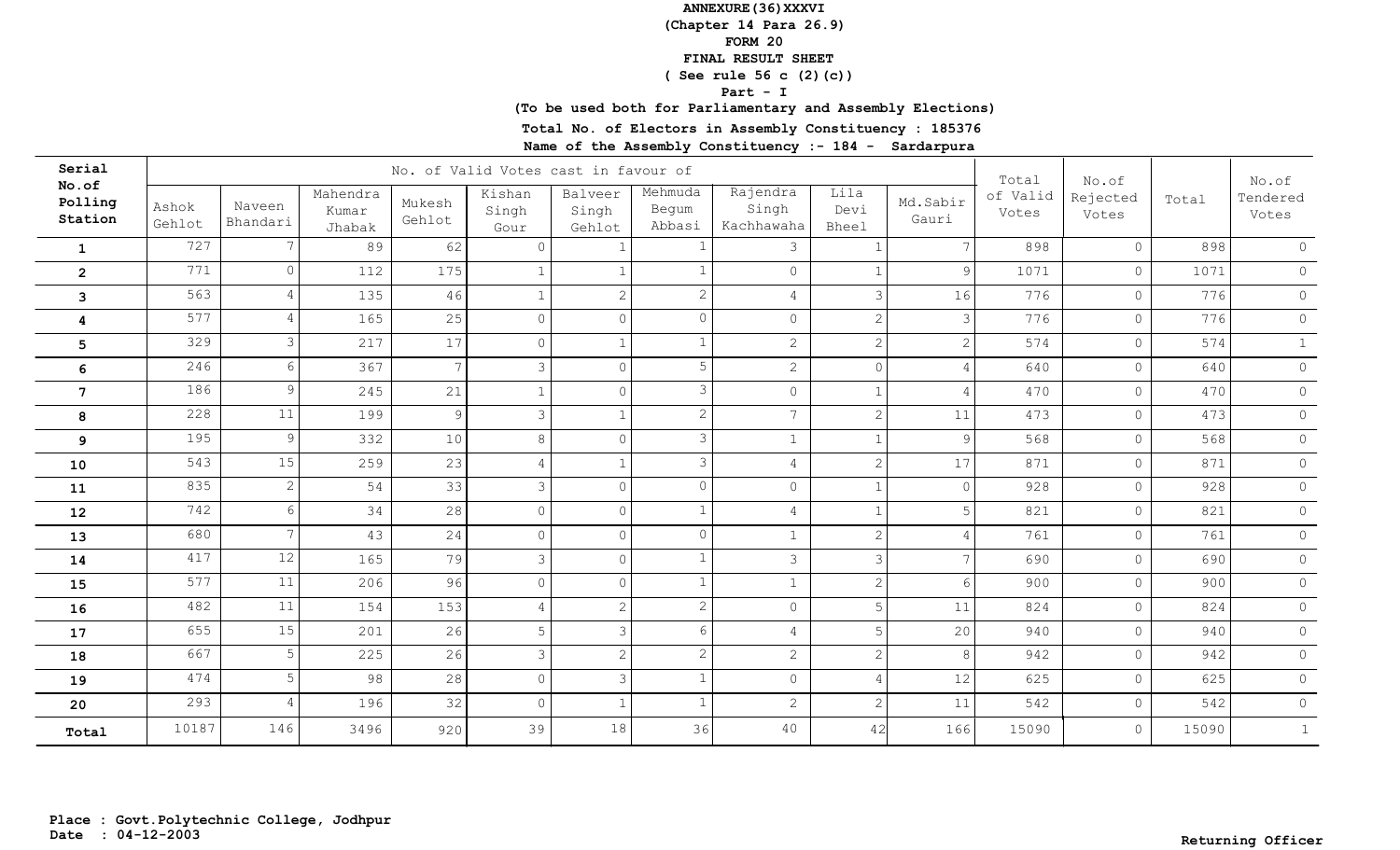**(Chapter 14 Para 26.9)**

**FORM 20**

 **FINAL RESULT SHEET**

 **( See rule 56 c (2)(c))**

#### **Part - I**

## **(To be used both for Parliamentary and Assembly Elections)**

**Total No. of Electors in Assembly Constituency : 185376**

| Serial                      |                 |                    |                             |                  | No. of Valid Votes cast in favour of |                            |                            |                                 |                       |                   | Total             | No.of             |       | No.of             |
|-----------------------------|-----------------|--------------------|-----------------------------|------------------|--------------------------------------|----------------------------|----------------------------|---------------------------------|-----------------------|-------------------|-------------------|-------------------|-------|-------------------|
| No.of<br>Polling<br>Station | Ashok<br>Gehlot | Naveen<br>Bhandari | Mahendra<br>Kumar<br>Jhabak | Mukesh<br>Gehlot | Kishan<br>Singh<br>Gour              | Balveer<br>Singh<br>Gehlot | Mehmuda<br>Begum<br>Abbasi | Rajendra<br>Singh<br>Kachhawaha | Lila<br>Devi<br>Bheel | Md.Sabir<br>Gauri | of Valid<br>Votes | Rejected<br>Votes | Total | Tendered<br>Votes |
| 21                          | 282             | 2.                 | 117                         | 34               | $\overline{4}$                       |                            | 3                          |                                 |                       | $\mathcal{E}$     | 448               | $\circ$           | 448   | $\circ$           |
| 22                          | 684             | 4                  | 123                         | 76               | $\mathbf{1}$                         | 8                          | $\mathbf{2}$               | $\mathbf{1}$                    |                       | 3                 | 903               | $\circ$           | 903   | $\circ$           |
| 23                          | 835             | 3                  | 138                         | 28               | $\circ$                              | $\mathbf{1}$               | $\mathbf{2}$               | $\mathcal{S}$                   | $\mathcal{R}$         | 5                 | 1018              | $\circ$           | 1018  | $\circ$           |
| ${\bf 24}$                  | 880             | 10                 | 112                         | 51               | $\circ$                              | $\overline{2}$             | $\circ$                    | $\overline{2}$                  |                       | 22                | 1080              | $\circ$           | 1080  | $\circ$           |
| 25                          | 374             | 23                 | 189                         | 60               | $\mathbf{1}$                         | $\Omega$                   | $\circ$                    | $\overline{2}$                  |                       | $6\overline{6}$   | 655               | $\circ$           | 655   | $\circledcirc$    |
| 26                          | 452             | 1                  | 69                          | 20               | $\Omega$                             | $\overline{O}$             | $\circ$                    | $\circ$                         | $\Omega$              | $\mathbf{1}$      | 543               | $\circ$           | 543   | $\circ$           |
| 27                          | 429             | 12                 | 332                         | 9                | $\mathbf{1}$                         | $\overline{2}$             | 5                          | $\overline{2}$                  |                       | 12                | 809               | $\circ$           | 809   | $\circ$           |
| 28                          | 364             | 6                  | 213                         | 2                | 3                                    | $\circ$                    | $\mathbf{1}$               | 5                               | 6                     | $\overline{3}$    | 603               | $\circ$           | 603   | $\circ$           |
| 29                          | 439             | 7                  | 113                         | 2                | $\circ$                              | $\mathbf{1}$               | $\mathbf{1}$               | $\overline{2}$                  | $\Omega$              | 9 <sup>1</sup>    | 574               | $\circ$           | 574   | $\circ$           |
| 30                          | 488             | 16                 | 146                         | $\overline{4}$   | $\mathcal{E}$                        | $\overline{3}$             | $\mathbf{1}$               | $7\overline{ }$                 | $\mathcal{D}$         | 17                | 687               | $\circ$           | 687   | $\circ$           |
| 31                          | 407             | 7                  | 242                         | $\overline{7}$   | $\mathbf{1}$                         | $\mathbf{1}$               | 3                          | 5                               |                       | 9                 | 683               | $\circ$           | 683   | $\circ$           |
| 32                          | 544             | $\mathbf{2}$       | 119                         | $\circ$          | $\mathcal{E}$                        | $\overline{2}$             | 4                          | $\circledcirc$                  | $\circ$               | 11                | 685               | $\circ$           | 685   | $\circ$           |
| 33                          | 409             | 18                 | 198                         | $\mathcal{S}$    | $\overline{c}$                       | $\mathcal{E}$              | $\overline{4}$             | $\overline{4}$                  |                       | 5                 | 647               | $\circ$           | 647   | $\circ$           |
| 34                          | 238             | 15                 | 202                         | 13               | $\mathbf{1}$                         | $\circ$                    | $\mathbf{1}$               | $\circ$                         | $\Omega$              | $7\overline{ }$   | 477               | $\circ$           | 477   | $\overline{4}$    |
| 35                          | 275             | $\overline{2}$     | 333                         | 8                | $\mathbf{0}$                         | $\circ$                    | $\overline{2}$             | $\mathsf{O}\xspace$             | $\Omega$              | $\mathcal{E}$     | 623               | $\circ$           | 623   | $\circ$           |
| 36                          | 208             | 4                  | 401                         | 10               | 2                                    | 2 <sup>1</sup>             | 5                          | 11                              |                       | 18                | 668               | $\circ$           | 668   | $\circ$           |
| 37                          | 202             | $\overline{2}$     | 519                         | 8                | $\overline{4}$                       | $\mathbf{1}$               | 6                          | $\mathcal{S}$                   |                       | 12                | 761               | $\circ$           | 761   | $\circ$           |
| 38                          | 146             | 14                 | 366                         | 13               | 2                                    | $\overline{4}$             | $\overline{4}$             | $\overline{4}$                  | 3                     | 9                 | 565               | $\circ$           | 565   | $\circ$           |
| 39                          | 261             |                    | 344                         | $\overline{1}$   | $\mathbf{1}$                         | $\circ$                    | 5                          | $\mathbf{1}$                    | 3                     | $\overline{9}$    | 626               | $\circ$           | 626   | $\mathcal{S}$     |
| 40                          | 179             | $\Omega$           | 354                         | $\overline{a}$   | $\Omega$                             | $\circ$                    | 1                          | $\overline{2}$                  | $\cap$                | 2                 | 545               | $\circ$           | 545   | $\circ$           |
| Total                       | 8096            | 149                | 4630                        | 356              | 29                                   | 31                         | 50                         | 55                              | 38                    | 166               | 13600             | $\circ$           | 13600 | $7\overline{ }$   |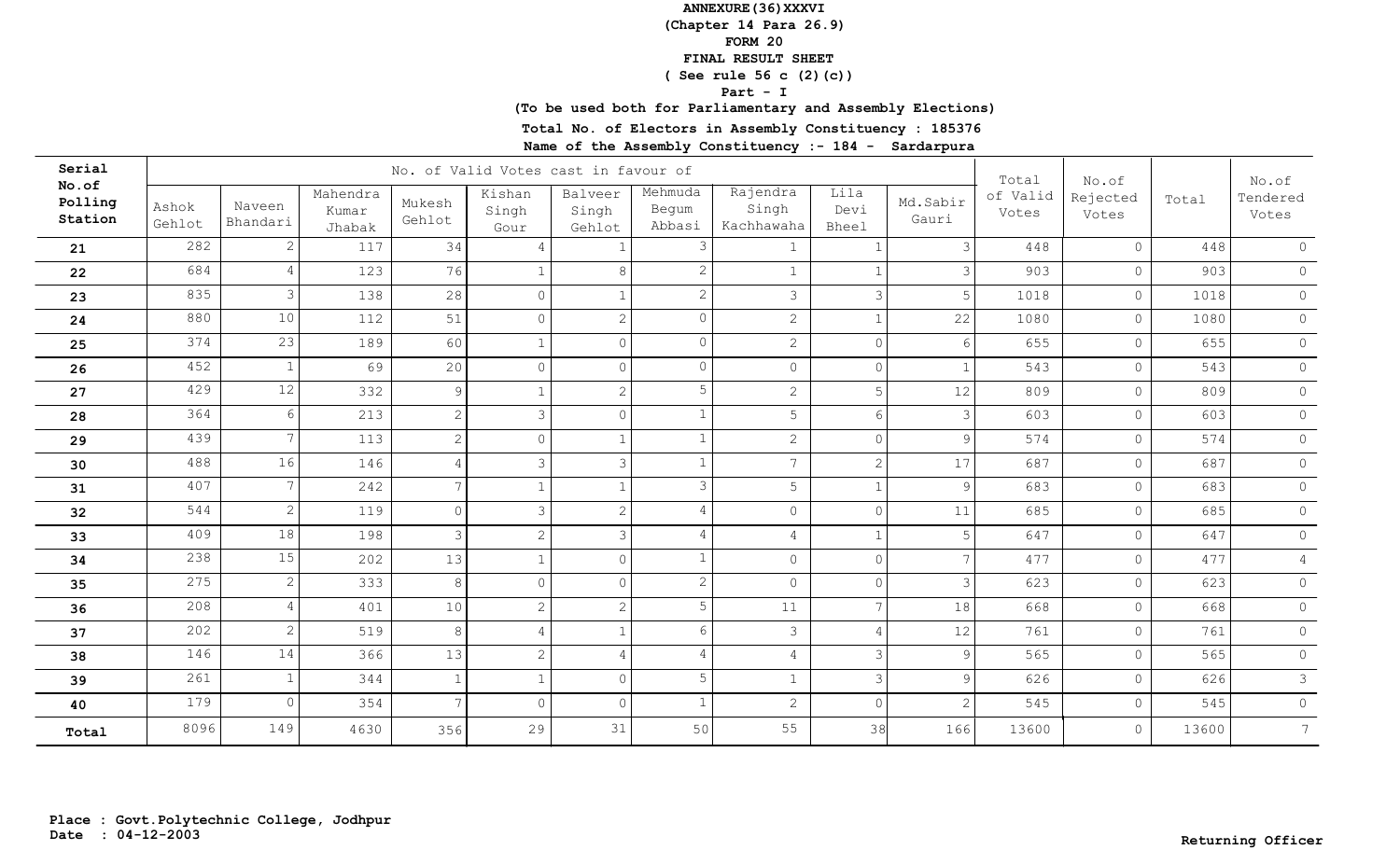**(Chapter 14 Para 26.9)**

**FORM 20**

 **FINAL RESULT SHEET**

 **( See rule 56 c (2)(c))**

#### **Part - I**

## **(To be used both for Parliamentary and Assembly Elections)**

**Total No. of Electors in Assembly Constituency : 185376**

| Serial                      |                 |                    |                             |                  | No. of Valid Votes cast in favour of |                            |                            |                                 |                       |                   | Total             | No.of             |       | No.of             |
|-----------------------------|-----------------|--------------------|-----------------------------|------------------|--------------------------------------|----------------------------|----------------------------|---------------------------------|-----------------------|-------------------|-------------------|-------------------|-------|-------------------|
| No.of<br>Polling<br>Station | Ashok<br>Gehlot | Naveen<br>Bhandari | Mahendra<br>Kumar<br>Jhabak | Mukesh<br>Gehlot | Kishan<br>Singh<br>Gour              | Balveer<br>Singh<br>Gehlot | Mehmuda<br>Begum<br>Abbasi | Rajendra<br>Singh<br>Kachhawaha | Lila<br>Devi<br>Bheel | Md.Sabir<br>Gauri | of Valid<br>Votes | Rejected<br>Votes | Total | Tendered<br>Votes |
| 41                          | 318             | 6                  | 314                         |                  | -1                                   | $\Omega$                   | 4                          | $\circ$                         |                       | $\Omega$          | 645               | $\circ$           | 645   | $\circ$           |
| 42                          | 356             | 17                 | 283                         | 5                |                                      | $\mathbf{2}^{\prime}$      | $\Omega$                   | $\mathbf{2}$                    |                       | 10                | 680               | $\circ$           | 680   | $\circledcirc$    |
| 43                          | 250             | 5                  | 388                         | 9                | 3                                    | 3                          |                            | $\overline{4}$                  |                       | $\overline{4}$    | 668               | $\circ$           | 668   | 1                 |
| 44                          | 252             | 11                 | 246                         | $\overline{4}$   | $\mathbf{2}$                         |                            | 1                          | $\mathbf{1}$                    | $\Omega$              | 5                 | 523               | $\circ$           | 523   | $\circ$           |
| 45                          | 220             | 7                  | 226                         | 3                | $\Omega$                             | $\circ$                    | $\mathbf{1}$               | $\mathbf{1}$                    | $\overline{c}$        | 2                 | 462               | $\circ$           | 462   | $\circ$           |
| 46                          | 508             | 3                  | 290                         | $\overline{4}$   | $\mathbf{1}$                         | $\circ$                    | 3                          | $\mathbf{1}$                    | $\circ$               | 3                 | 813               | $\circ$           | 813   | $\circ$           |
| 47                          | 132             |                    | 340                         | $\overline{4}$   | $\mathbf{1}$                         | $\circ$                    | $\Omega$                   | $\circ$                         | $\Omega$              | $\mathcal{E}$     | 484               | $\circ$           | 484   | $\circ$           |
| 48                          | 100             | $\overline{2}$     | 364                         | $\overline{4}$   | 8                                    | $\mathbf{1}$               | $\Omega$                   | $\circ$                         | $\Omega$              | $6 \overline{6}$  | 485               | $\circ$           | 485   | 1                 |
| 49                          | 371             | 63                 | 149                         | 9                | $\Omega$                             | $\mathbf{1}$               | $\circ$                    | $\overline{2}$                  | $\mathbf{1}$          | $\overline{2}$    | 598               | $\circ$           | 598   | $\circ$           |
| 50                          | 455             | 98                 | 137                         | $10$             | $\circ$                              | $\overline{\mathbf{3}}$    | $\overline{c}$             | $\overline{c}$                  | 5                     | 9                 | 721               | $\circ$           | 721   | $\circ$           |
| 51                          | 211             | 3                  | 348                         | 6                | $\mathbf{1}$                         | $\circ$                    | 3                          | $\circ$                         | 2                     | $\overline{0}$    | 574               | $\circ$           | 574   | $\circ$           |
| 52                          | 508             | 3                  | 278                         | $\overline{4}$   | $\circ$                              | $\circ$                    | $\circ$                    | $\overline{c}$                  | $\mathbf{1}$          | 8                 | 804               | $\circ$           | 804   | $\overline{2}$    |
| 53                          | 528             |                    | 250                         | 6                | $\mathcal{E}$                        | $\circ$                    | 3                          | $\circ$                         | $\Omega$              | $\mathcal{E}$     | 794               | $\circ$           | 794   | $\circ$           |
| 54                          | 290             | 4                  | 262                         | $\overline{c}$   | $\mathbf{1}$                         | $\circ$                    | 3                          | $\circ$                         | $\circ$               | $\overline{4}$    | 566               | $\circ$           | 566   | $\circ$           |
| 55                          | 315             | 7                  | 323                         | 17               | $\sqrt{2}$                           | $\circ$                    | $\mathfrak{Z}$             | $6\overline{6}$                 | 3                     | 5                 | 681               | $\circ$           | 681   | $\mathcal{S}$     |
| 56                          | 237             |                    | 284                         | 8                | $\Omega$                             | $\circ$                    | $\overline{2}$             | $\mathcal{S}$                   | 2                     | $5^{\circ}$       | 545               | $\circ$           | 545   | $\circ$           |
| 57                          | 272             | 3                  | 339                         | 12               | 2                                    | $\circ$                    | $\Omega$                   | $\circ$                         | $\Omega$              | $\overline{2}$    | 630               | $\circ$           | 630   | $\circ$           |
| 58                          | 302             | $\overline{2}$     | 334                         | 15               | $\mathbf{1}$                         | $\circ$                    | $\overline{2}$             | $\mathbf{1}$                    | 3                     | $\Omega$          | 660               | $\circ$           | 660   | $\circ$           |
| 59                          | 292             | 4                  | 116                         | $\overline{7}$   | $\mathbf{1}$                         | $\circ$                    | $\mathbf{1}$               | $\circ$                         | $\mathbf{2}$          | $\overline{7}$    | 430               | $\circ$           | 430   | $\circ$           |
| 60                          | 301             |                    | 215                         | 11               | $\Omega$                             |                            | $\overline{2}$             | 3                               | $\Omega$              | 8                 | 545               | $\circ$           | 545   | 1                 |
| Total                       | 6218            | 251                | 5486                        | 141              | 28                                   | 12                         | 31                         | 28                              | 27                    | 86                | 12308             | $\circ$           | 12308 | $\,8\,$           |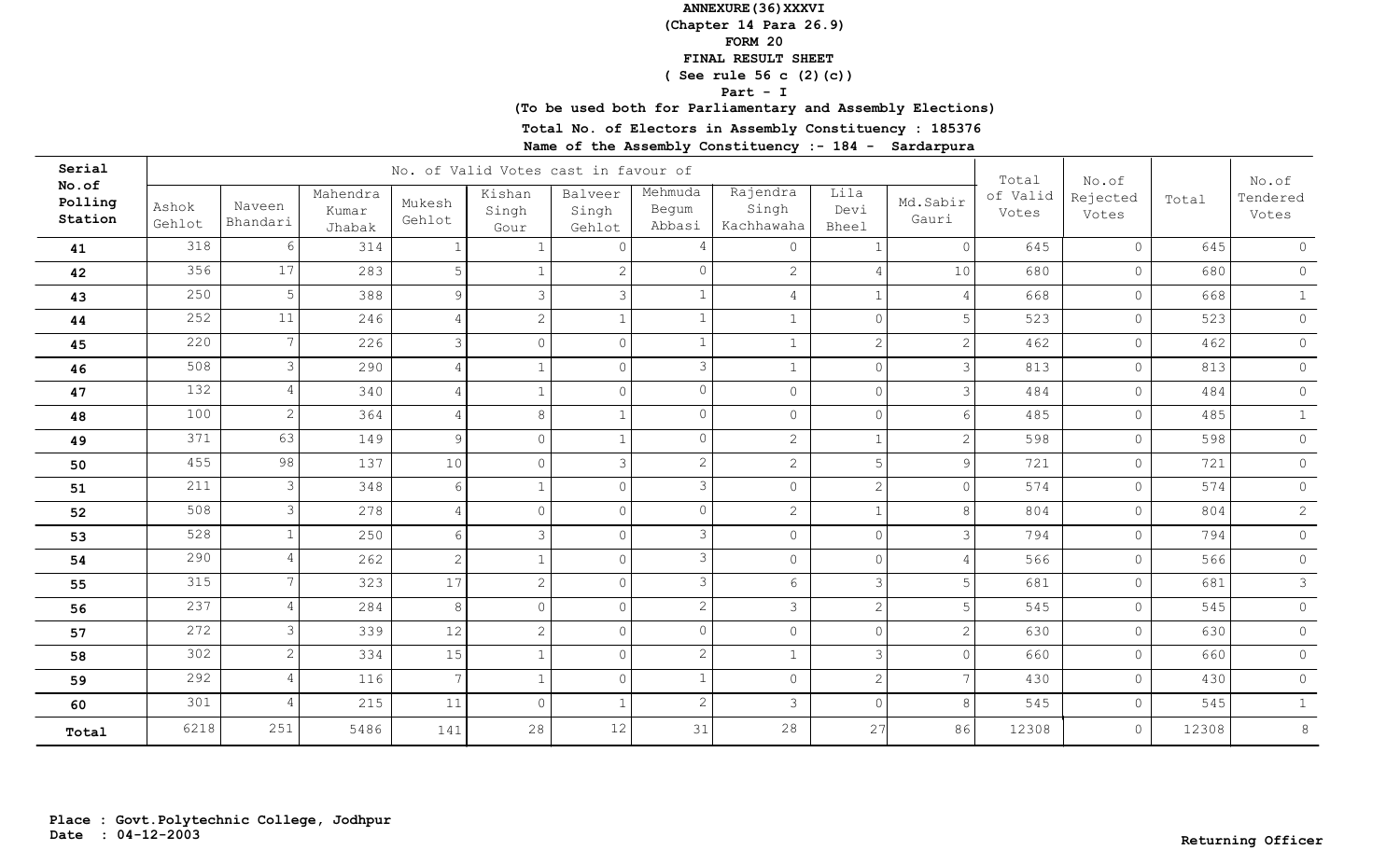**(Chapter 14 Para 26.9)**

**FORM 20**

 **FINAL RESULT SHEET**

 **( See rule 56 c (2)(c))**

#### **Part - I**

## **(To be used both for Parliamentary and Assembly Elections)**

**Total No. of Electors in Assembly Constituency : 185376**

| Serial                      |                 |                    |                             |                  | No. of Valid Votes cast in favour of |                            |                            |                                 |                       |                       | Total             | No.of             |       | No.of             |
|-----------------------------|-----------------|--------------------|-----------------------------|------------------|--------------------------------------|----------------------------|----------------------------|---------------------------------|-----------------------|-----------------------|-------------------|-------------------|-------|-------------------|
| No.of<br>Polling<br>Station | Ashok<br>Gehlot | Naveen<br>Bhandari | Mahendra<br>Kumar<br>Jhabak | Mukesh<br>Gehlot | Kishan<br>Singh<br>Gour              | Balveer<br>Singh<br>Gehlot | Mehmuda<br>Begum<br>Abbasi | Rajendra<br>Singh<br>Kachhawaha | Lila<br>Devi<br>Bheel | Md.Sabir<br>Gauri     | of Valid<br>Votes | Rejected<br>Votes | Total | Tendered<br>Votes |
| 61                          | 388             |                    | 110                         | 3                |                                      |                            | 3                          | $\mathbf{2}$                    |                       | 12                    | 527               | $\circ$           | 527   | $\circ$           |
| 62                          | 199             | $\overline{2}$     | 218                         | 3                | $\Omega$                             | $\Omega$                   |                            | $\mathbf{1}$                    | $\cap$                | $\overline{2}$        | 426               | $\circ$           | 426   | $\circ$           |
| 63                          | 298             | 3                  | 403                         | 3                | $\mathbf{1}$                         | $\circ$                    | $\Omega$                   | $\mathbf{1}$                    | $\Omega$              | $\circ$               | 709               | $\circ$           | 709   | $\circ$           |
| 64                          | 276             | $\Omega$           | 227                         | 5                | $\overline{c}$                       | $\circ$                    | $\circ$                    | $\circ$                         | 2                     | $\mathbf{2}^{\prime}$ | 514               | $\circ$           | 514   | $\circ$           |
| 65                          | 537             |                    | 146                         | $8\,$            | $\mathbf{1}$                         | $\overline{0}$             | $\circ$                    | $\mathcal{S}$                   |                       | 8 <sup>°</sup>        | 705               | $\circ$           | 705   | 1                 |
| 66                          | 312             | $\Omega$           | 196                         | 5                | $\mathbf{1}$                         | $\circ$                    | $\circ$                    | $\overline{2}$                  | $\Omega$              | $7\overline{ }$       | 523               | $\circ$           | 523   | $\circ$           |
| 67                          | 12              |                    | 26                          | $\Omega$         | $\mathbf{1}$                         | $\circ$                    | $\circ$                    | $\circ$                         | $\cap$                | $\Omega$              | 40                | $\circ$           | 40    | $\circ$           |
| 68                          | 242             |                    | 197                         | 6                | $\mathbf{1}$                         | $\circ$                    | $\circ$                    | $\circ$                         | $\Omega$              | $\overline{2}$        | 449               | $\circ$           | 449   | $\circ$           |
| 69                          | 244             | $\overline{2}$     | 425                         | 3                | 3                                    | $\mathbf{1}$               | 4                          | $\overline{2}$                  | $\Omega$              | $\overline{2}$        | 686               | $\circ$           | 686   | $\circ$           |
| 70                          | 212             | $\overline{2}$     | 508                         | 2                | $\mathcal{S}$                        | $\circ$                    | $\mathbf{1}$               | $\mathbf{1}$                    |                       | $\mathcal{E}$         | 733               | $\circ$           | 733   | $\mathbf{1}$      |
| 71                          | 176             | 4                  | 384                         |                  | $\sqrt{6}$                           | $\mathbf{1}$               | $\mathbf{1}$               | $\circledcirc$                  | $\circ$               | $\mathbf{1}$          | 574               | $\circ$           | 574   | $\circ$           |
| 72                          | 532             | 3                  | 153                         | 2                | 10                                   | $\overline{2}$             | $\mathbf{1}$               | $\overline{2}$                  | 3                     | 5                     | 713               | $\circ$           | 713   | $\mathcal{S}$     |
| 73                          | 162             | 3                  | 479                         | 5                | $\mathbf{1}$                         | $\mathbf{1}$               | $\overline{2}$             | $\mathbf{1}$                    | $\cap$                | $\overline{9}$        | 663               | $\circ$           | 663   | $\circ$           |
| 74                          | 198             | $\overline{2}$     | 393                         | $\mathcal{G}$    | 5                                    | $\mathbf{1}$               | $\mathbf{1}$               | $\mathsf{O}\xspace$             |                       | $6\overline{6}$       | 616               | $\circ$           | 616   | $\circ$           |
| 75                          | 187             | $\overline{2}$     | 467                         | 4                | $\mathbf{1}$                         | $\Omega$                   | $\mathbf{1}$               | $\circ$                         |                       | $\mathbf{1}$          | 664               | $\circ$           | 664   | $\circ$           |
| 76                          | 224             |                    | 410                         | $\overline{4}$   | $\overline{4}$                       | $\circ$                    | $\mathbf{1}$               | $\overline{0}$                  | $\cap$                | $\Omega$              | 644               | $\circ$           | 644   | 1                 |
| 77                          | 203             | $\overline{2}$     | 475                         | $\overline{4}$   | $\mathbf{2}$                         | $\mathbf{1}$               | $\overline{2}$             | $\overline{4}$                  | $\cap$                | $\mathcal{E}$         | 696               | $\circ$           | 696   | $\mathbf{1}$      |
| 78                          | 377             | 4                  | 50                          | $\Omega$         | $\overline{4}$                       | $\circ$                    | $\circ$                    | $\circ$                         |                       | 19                    | 455               | $\circ$           | 455   | $\circledcirc$    |
| 79                          | 562             | 8                  | 35                          |                  | $\mathbf{1}$                         | $\mathbf{1}$               | $\circ$                    | $\mathbf{1}$                    | 2                     | 20                    | 631               | $\circ$           | 631   | $\circ$           |
| 80                          | 484             | 3                  | 6                           | 2                | $\Omega$                             | $\circ$                    | $\Omega$                   | $\circ$                         | $\cap$                | 8                     | 503               | $\circ$           | 503   | $\circ$           |
| Total                       | 5825            | 50                 | 5308                        | 70               | 48                                   | 9 <sup>1</sup>             | 18                         | 20                              | 13                    | 110                   | 11471             | $\circ$           | 11471 | $7\overline{ }$   |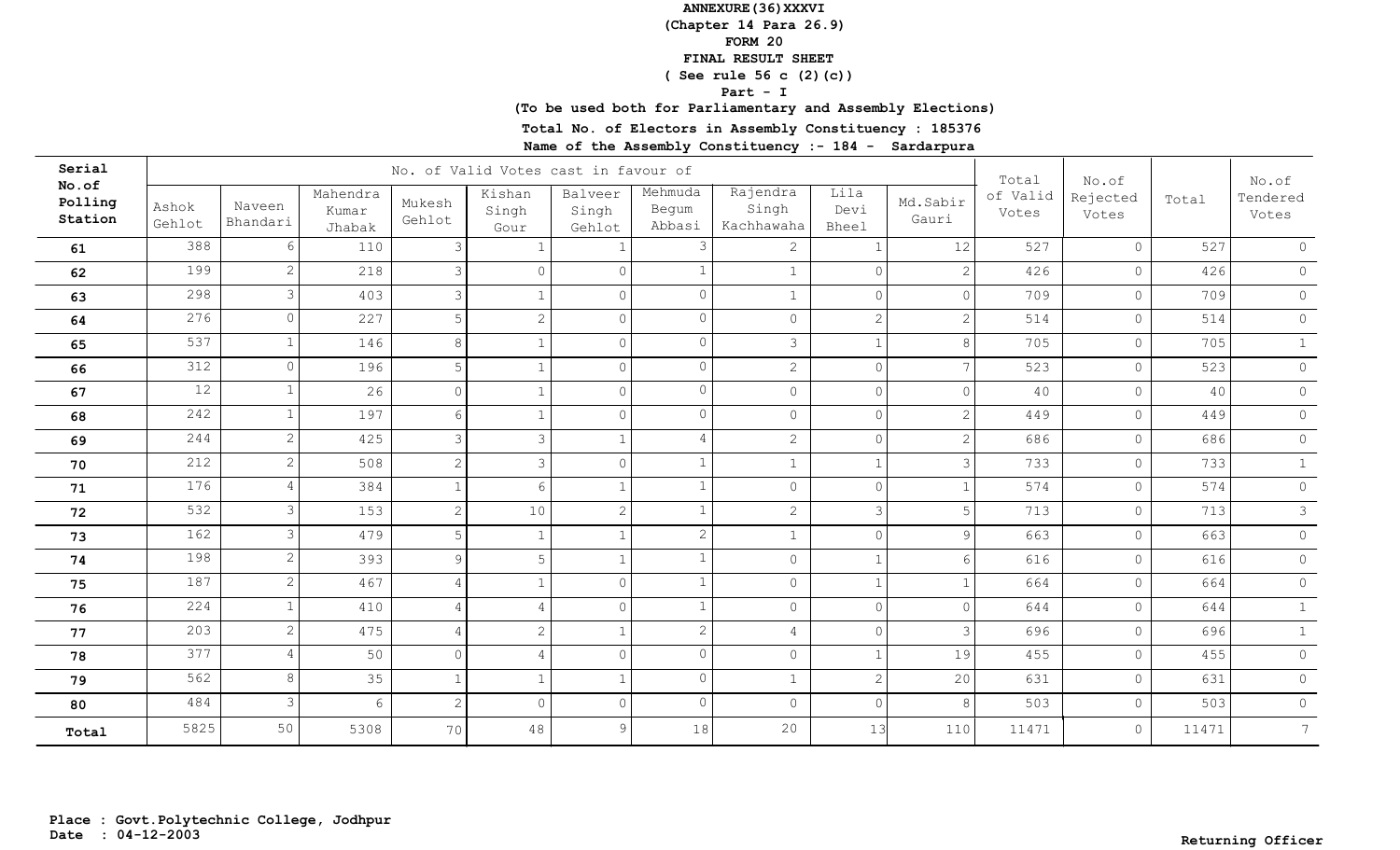**(Chapter 14 Para 26.9)**

**FORM 20**

 **FINAL RESULT SHEET**

 **( See rule 56 c (2)(c))**

#### **Part - I**

## **(To be used both for Parliamentary and Assembly Elections)**

**Total No. of Electors in Assembly Constituency : 185376**

| Serial                      |                 |                       |                             |                  | No. of Valid Votes cast in favour of |                            |                            |                                 |                              |                   | Total             | No.of             |       | No.of             |
|-----------------------------|-----------------|-----------------------|-----------------------------|------------------|--------------------------------------|----------------------------|----------------------------|---------------------------------|------------------------------|-------------------|-------------------|-------------------|-------|-------------------|
| No.of<br>Polling<br>Station | Ashok<br>Gehlot | Naveen<br>Bhandari    | Mahendra<br>Kumar<br>Jhabak | Mukesh<br>Gehlot | Kishan<br>Singh<br>Gour              | Balveer<br>Singh<br>Gehlot | Mehmuda<br>Begum<br>Abbasi | Rajendra<br>Singh<br>Kachhawaha | Lila<br>Devi<br><b>Bheel</b> | Md.Sabir<br>Gauri | of Valid<br>Votes | Rejected<br>Votes | Total | Tendered<br>Votes |
| 81                          | 310             |                       | 21                          | $\Omega$         | $\Omega$                             | $\Omega$                   | 0                          | $\circ$                         | $\Omega$                     | $\overline{4}$    | 336               | $\circ$           | 336   | $\circledcirc$    |
| 82                          | 464             | 3                     | 148                         | 11               |                                      | $\overline{2}$             |                            | $\mathbf{1}$                    |                              | 8                 | 640               | $\circ$           | 640   | $\circ$           |
| 83                          | 561             | 4                     | 86                          | $\Omega$         | $\overline{2}$                       | $\circ$                    |                            | $\mathsf{O}$                    | $\Omega$                     | 8                 | 662               | $\circ$           | 662   | $\circledcirc$    |
| 84                          | 455             | 3                     | 13                          | $\overline{4}$   | $\Omega$                             | $\overline{0}$             |                            | $\circ$                         |                              | $6 \overline{6}$  | 483               | $\circ$           | 483   | $\circ$           |
| 85                          | 498             | 5                     | 25                          | $6\overline{6}$  | $\mathbf{1}$                         | $\circ$                    | $\circ$                    | $\circ$                         | 5                            | 15                | 555               | $\circ$           | 555   | 1                 |
| 86                          | 693             | 4                     | 31                          | 5                | $\mathbf{1}$                         | $\circ$                    | $\mathbf{2}$               | $\circ$                         | 3                            | 13                | 752               | $\circ$           | 752   | $\circ$           |
| 87                          | 437             | 5                     | 242                         | 8                | $\mathbf{1}$                         | $\mathbf{1}$               |                            | $\mathcal{S}$                   |                              | $\overline{7}$    | 706               | $\circ$           | 706   | $\circ$           |
| 88                          | 595             | $\mathbf{2}^{\prime}$ | 141                         | 5                | $\mathbf{1}$                         | $\overline{0}$             | $\mathbf{1}$               | $\overline{2}$                  | $\overline{1}$               | $6 \mid$          | 754               | $\circ$           | 754   | $\mathbf{2}$      |
| 89                          | 482             | $\mathbf{2}$          | 95                          | $\overline{4}$   | 2                                    | $\circ$                    | $\mathbf{1}$               | $\circ$                         | $\overline{4}$               | 10                | 600               | $\circ$           | 600   | $\circ$           |
| 90                          | 564             | 17                    | 95                          | $\mathcal{S}$    | $\overline{4}$                       | $\overline{2}$             | $\circ$                    | $\mathbf{1}$                    | 3                            | $6 \overline{6}$  | 695               | $\circ$           | 695   | $\circ$           |
| 91                          | 520             | 30                    | 159                         | $\mathbf{1}$     | $\mathbf{1}$                         | $\overline{2}$             | $\mathbf{2}$               | 2 <sup>1</sup>                  | 43                           | 15                | 775               | $\circ$           | 775   | $\circ$           |
| 92                          | 396             | 18                    | 153                         | $\mathcal{S}$    | $\sqrt{2}$                           | $\mathbf{1}$               | 5                          | $\overline{2}$                  | 35                           | 13                | 628               | $\circ$           | 628   | $\circ$           |
| 93                          | 263             | 29                    | 132                         | 34               | $\overline{4}$                       | $\overline{2}$             | 4                          | $\mathcal{S}$                   | 6                            | 6                 | 483               | $\circ$           | 483   | $\circ$           |
| 94                          | 306             | 5                     | 334                         | 52               | 6                                    | 2                          | 5                          | $\overline{4}$                  | $\overline{0}$               | $\overline{9}$    | 723               | $\circledcirc$    | 723   | $\circ$           |
| 95                          | 238             | 11                    | 181                         | 28               | $\mathbf{1}$                         | $\mathbf{1}$               | $\overline{c}$             | $\circ$                         |                              | $\mathcal{E}$     | 466               | $\circledcirc$    | 466   | $\circ$           |
| 96                          | 343             | 13                    | 210                         | 16               | $\overline{0}$                       | $\circ$                    | $\mathbf{1}$               | $\overline{2}$                  |                              | 8                 | 594               | $\circ$           | 594   | $\circ$           |
| 97                          | 540             | 3                     | 218                         | 28               | 6                                    | $\mathbf{1}$               | $\circ$                    | 7 <sup>7</sup>                  | 3                            | 16                | 822               | $\circ$           | 822   | $\circ$           |
| 98                          | 501             | 8                     | 182                         | $7\phantom{.0}$  | $\overline{0}$                       | $\overline{2}$             | $\overline{2}$             | $\mathcal{S}$                   | $\overline{4}$               | 30 <sup>1</sup>   | 739               | $\circ$           | 739   | $\circ$           |
| 99                          | 287             | 5                     | 264                         | 5                | $\mathbf{2}$                         | $\mathbf{1}$               | 3                          | $\overline{4}$                  | $\overline{2}$               | 16                | 589               | $\circ$           | 589   | $\circ$           |
| 100                         | 342             | 3                     | 213                         | 13               | $\mathbf{1}$                         | $\mathbf{1}$               | $\Omega$                   | $\overline{c}$                  |                              | 6                 | 582               | $\circ$           | 582   | $\circ$           |
| Total                       | 8795            | 171                   | 2943                        | 233              | 36                                   | 18                         | 32                         | 36                              | 115                          | 205               | 12584             | $\circ$           | 12584 | $\mathfrak{Z}$    |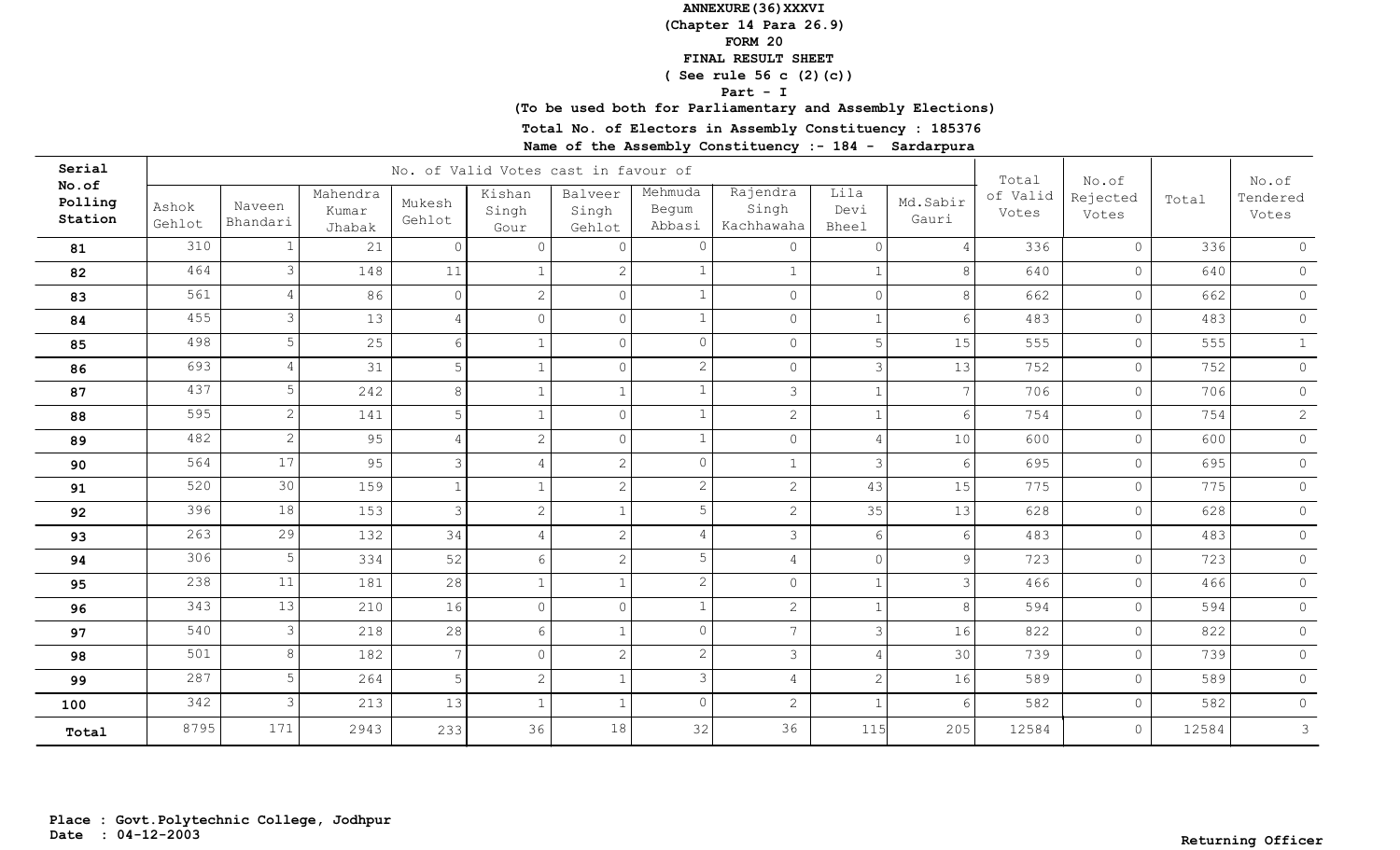**(Chapter 14 Para 26.9)**

**FORM 20**

 **FINAL RESULT SHEET**

 **( See rule 56 c (2)(c))**

#### **Part - I**

## **(To be used both for Parliamentary and Assembly Elections)**

**Total No. of Electors in Assembly Constituency : 185376**

| Serial                      |                 |                    |                             |                  | No. of Valid Votes cast in favour of |                            |                            |                                 |                       |                   | Total             | No.of             |       | No.of             |
|-----------------------------|-----------------|--------------------|-----------------------------|------------------|--------------------------------------|----------------------------|----------------------------|---------------------------------|-----------------------|-------------------|-------------------|-------------------|-------|-------------------|
| No.of<br>Polling<br>Station | Ashok<br>Gehlot | Naveen<br>Bhandari | Mahendra<br>Kumar<br>Jhabak | Mukesh<br>Gehlot | Kishan<br>Singh<br>Gour              | Balveer<br>Singh<br>Gehlot | Mehmuda<br>Begum<br>Abbasi | Rajendra<br>Singh<br>Kachhawaha | Lila<br>Devi<br>Bheel | Md.Sabir<br>Gauri | of Valid<br>Votes | Rejected<br>Votes | Total | Tendered<br>Votes |
| 101                         | 221             |                    | 303                         | 2                | $\mathbf{2}$                         |                            |                            | 1                               | $\Omega$              | 3 <sup>1</sup>    | 536               | $\circ$           | 536   | $\circ$           |
| 102                         | 260             |                    | 247                         | 5                | $\mathbf{2}$                         | $\Omega$                   | 3                          | $\circ$                         |                       | $\overline{7}$    | 526               | $\circ$           | 526   | $\mathbf{1}$      |
| 103                         | 328             |                    | 193                         | 6                | 3                                    | $\mathbf{2}$               |                            | $\overline{2}$                  | $\overline{2}$        |                   | 541               | $\circ$           | 541   | $\circ$           |
| 104                         | 416             |                    | 40                          | $\mathbf{2}$     | $\overline{0}$                       | $\circ$                    | $\Omega$                   | $\circ$                         |                       | 6                 | 469               | $\circ$           | 469   | 1                 |
| 105                         | 448             |                    | 40                          | $\mathcal{S}$    | $\overline{0}$                       | $\circ$                    | $\Omega$                   | $\overline{2}$                  | 41                    | $\overline{7}$    | 543               | $\circ$           | 543   | $\circ$           |
| 106                         | 376             |                    | 91                          | $\mathbf{2}$     | $\mathbf{1}$                         | $\circ$                    | $\overline{2}$             | $\circledcirc$                  | $\,8\,$               | 5 <sup>1</sup>    | 486               | $\circledcirc$    | 486   | $\circledcirc$    |
| 107                         | 337             | 3                  | 240                         | $\overline{c}$   | $\circ$                              | $\circ$                    | $\Omega$                   | $\overline{2}$                  | 5                     | $\mathbf{1}$      | 590               | $\circ$           | 590   | 1                 |
| 108                         | 219             | 11                 | 192                         | $\overline{4}$   | $\mathfrak{Z}$                       | $\circ$                    | $\circ$                    | $\mathbf{1}$                    | $\circ$               | $\mathcal{E}$     | 433               | $\circ$           | 433   | $\circ$           |
| 109                         | 157             | 5                  | 224                         | $\mathbf{1}$     | $\overline{4}$                       | $\circ$                    | $\Omega$                   | $\circledcirc$                  | $\overline{2}$        | $\overline{2}$    | 395               | $\circ$           | 395   | $\circ$           |
| 110                         | 373             | 5                  | 368                         | 8                | $\overline{4}$                       | $\mathbf{1}$               | $\Omega$                   | $\mathcal{S}$                   | $\overline{4}$        | $\overline{7}$    | 773               | $\circ$           | 773   | $\mathbf{1}$      |
| 111                         | 274             | $\Omega$           | 473                         | 2                | $\overline{2}$                       | $\circ$                    | 3                          | $\circledcirc$                  | $\Omega$              | $6 \overline{6}$  | 760               | $\circ$           | 760   | $\mathbf{1}$      |
| 112                         | 330             | 2                  | 377                         | 8                | 6                                    | $\circ$                    | $\Omega$                   | $\circ$                         | $\Omega$              | $\overline{4}$    | 727               | $\circ$           | 727   | $\circ$           |
| 113                         | 395             |                    | 496                         | $\overline{4}$   | 9                                    | $\overline{2}$             | 3                          | $\overline{4}$                  |                       | 13                | 928               | $\circ$           | 928   | $\circ$           |
| 114                         | 183             | 5                  | 219                         | 4                | $\mathbf{1}$                         | $\circ$                    |                            | 16                              |                       | $\circ$           | 430               | $\circ$           | 430   | $\circ$           |
| 115                         | 299             |                    | 367                         | $7\phantom{.0}$  | 6                                    | $\circ$                    | $\Omega$                   | $\mathbf{1}$                    | $\overline{2}$        | 11                | 694               | $\circ$           | 694   | $\mathbf{1}$      |
| 116                         | 362             |                    | 351                         | $\mathcal{S}$    | 4                                    | $\mathbf{1}$               | $\Omega$                   | $\circ$                         | $\Omega$              | $\circ$           | 722               | $\circ$           | 722   | 1                 |
| 117                         | 620             | 6                  | 243                         | $\overline{0}$   | $\circ$                              | $\circ$                    | $\Omega$                   | $\mathbf 1$                     | 3                     | $\overline{7}$    | 880               | $\circ$           | 880   | $\circ$           |
| 118                         | 425             |                    | 268                         | 4                | $\mathbf{1}$                         | $\circ$                    | $\overline{2}$             | $\overline{2}$                  | $\Omega$              | $\mathcal{E}$     | 707               | $\circ$           | 707   | $\circ$           |
| 119                         | 413             | 2                  | 228                         | $\mathcal{S}$    | $\mathfrak{Z}$                       | $\circ$                    |                            | $\circ$                         | $\overline{0}$        |                   | 651               | $\circ$           | 651   | $\circ$           |
| 120                         | 373             | $\mathcal{L}$      | 492                         | $\mathbf{2}$     | $\mathbf{1}$                         | $\overline{0}$             |                            | $\mathbf{1}$                    | $\Omega$              | 8                 | 880               | $\circ$           | 880   | $\circledcirc$    |
| Total                       | 6809            | 58                 | 5452                        | 72               | 52                                   | 7                          | 19                         | 36                              | 71                    | 95                | 12671             | $\circ$           | 12671 | $7\overline{ }$   |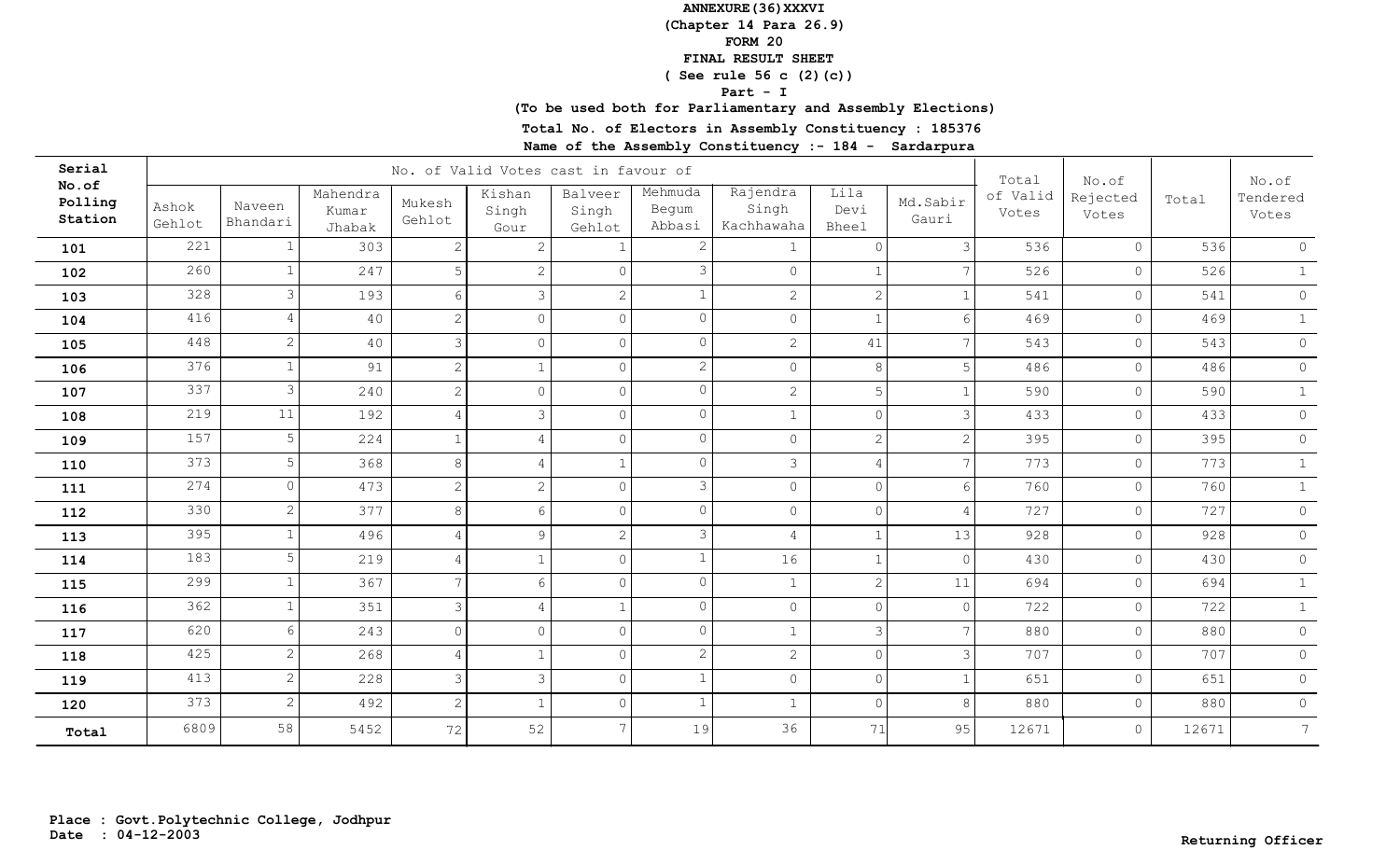**(Chapter 14 Para 26.9)**

**FORM 20**

 **FINAL RESULT SHEET**

 **( See rule 56 c (2)(c))**

#### **Part - I**

## **(To be used both for Parliamentary and Assembly Elections)**

**Total No. of Electors in Assembly Constituency : 185376**

| Serial                      |                 |                    |                             |                  | No. of Valid Votes cast in favour of |                            |                            |                                 |                       |                   | Total             | No.of             |       | No.of             |
|-----------------------------|-----------------|--------------------|-----------------------------|------------------|--------------------------------------|----------------------------|----------------------------|---------------------------------|-----------------------|-------------------|-------------------|-------------------|-------|-------------------|
| No.of<br>Polling<br>Station | Ashok<br>Gehlot | Naveen<br>Bhandari | Mahendra<br>Kumar<br>Jhabak | Mukesh<br>Gehlot | Kishan<br>Singh<br>Gour              | Balveer<br>Singh<br>Gehlot | Mehmuda<br>Begum<br>Abbasi | Rajendra<br>Singh<br>Kachhawaha | Lila<br>Devi<br>Bheel | Md.Sabir<br>Gauri | of Valid<br>Votes | Rejected<br>Votes | Total | Tendered<br>Votes |
| 121                         | 199             |                    | 374                         | 1                | 1                                    | $\bigcap$                  |                            | $\overline{2}$                  | $\Omega$              | $\circ$           | 580               | $\circ$           | 580   | $\Omega$          |
| 122                         | 187             | $\Omega$           | 247                         | $\overline{0}$   | $\mathbf 1$                          | $\circ$                    |                            | $\mathbf{1}$                    | $\Omega$              | $\circ$           | 437               | $\circ$           | 437   | $\circ$           |
| 123                         | 258             |                    | 425                         | $\mathbf{1}$     | $\mathbf{1}$                         | $\overline{0}$             | $\Omega$                   | $\circ$                         |                       | 4                 | 692               | $\circ$           | 692   | $\overline{2}$    |
| 124                         | 458             | 3                  | 193                         | 4                | $\mathbf{1}$                         | $\circ$                    | $\overline{2}$             | $\circledcirc$                  | $\overline{0}$        | $6 \overline{6}$  | 667               | $\circ$           | 667   | $\circledcirc$    |
| 125                         | 225             |                    | 304                         | $\overline{c}$   | $\circ$                              | $\mathbf{1}$               | $\overline{2}$             | $1\,$                           |                       | 5 <sup>1</sup>    | 542               | $\circ$           | 542   | $\circledcirc$    |
| 126                         | 204             | $\mathcal{L}$      | 197                         | $\overline{c}$   | $\circ$                              | $\circ$                    | $\Omega$                   | $\circledcirc$                  | $\Omega$              |                   | 406               | $\circ$           | 406   | $\mathbf{2}$      |
| 127                         | 254             | $\mathfrak{D}$     | 379                         | 5                | 5                                    | $\circ$                    |                            | $\circledcirc$                  | $\Omega$              | $\overline{0}$    | 646               | $\circ$           | 646   | $\circ$           |
| 128                         | 228             | 2                  | 203                         | $\overline{0}$   | $\circ$                              | $\Omega$                   |                            | $\overline{2}$                  | $\overline{1}$        | $\overline{2}$    | 439               | $\circ$           | 439   | $\circ$           |
| 129                         | 203             | $\Omega$           | 296                         | $\overline{4}$   | $\overline{2}$                       | $\circ$                    | $\Omega$                   | $\circ$                         | $\overline{0}$        | $\mathbf{1}$      | 506               | $\circ$           | 506   | $\circ$           |
| 130                         | 189             | 6                  | 304                         | $\mathbf{1}$     | $\mathbf{1}$                         | $\circ$                    |                            | $\circledcirc$                  | $\mathbf{1}$          | 1                 | 504               | $\circ$           | 504   | $\circ$           |
| 131                         | 281             | 6                  | 369                         | $\overline{4}$   | $\overline{2}$                       | $\mathbf{1}$               | $\overline{2}$             | $\circledcirc$                  | $\Omega$              | $\mathcal{E}$     | 668               | $\circ$           | 668   | $\mathbf{1}$      |
| 132                         | 228             | 3                  | 355                         | $\mathbf{1}$     | $\mathbf{1}$                         | $\circ$                    |                            | $\mathbf{1}$                    | $\circ$               | $\circ$           | 590               | $\circ$           | 590   | $\circ$           |
| 133                         | 307             |                    | 343                         | 5                | 5                                    | $\circ$                    |                            | $\circ$                         |                       | $6 \overline{6}$  | 669               | $\circ$           | 669   | $\circ$           |
| 134                         | 391             | 5                  | 368                         | 6                | $\circ$                              | $\circ$                    |                            | $\overline{2}$                  | $\Omega$              | 5 <sup>1</sup>    | 778               | $\circ$           | 778   | $\circ$           |
| 135                         | 277             | 15                 | 315                         | 4                | $\mathcal{S}$                        | $\circ$                    | 4                          | $\circledcirc$                  | $\Omega$              | $\overline{7}$    | 625               | $\circ$           | 625   | $\mathfrak{Z}$    |
| 136                         | 400             | 9                  | 407                         | $\overline{4}$   | $\mathbf{1}$                         | $\mathbf{1}$               |                            | $\mathbf{1}$                    |                       | $\circ$           | 825               | $\circ$           | 825   | $\circ$           |
| 137                         | 238             |                    | 287                         | $\overline{0}$   | $\circ$                              | $\overline{0}$             | $\Omega$                   | $\circledcirc$                  | $\Omega$              | $\mathcal{E}$     | 529               | $\circ$           | 529   | $\circ$           |
| 138                         | 322             |                    | 240                         | 2                | $\overline{2}$                       | $\mathbf{2}^{\prime}$      | $\cap$                     | $\mathbf{1}$                    | $\Omega$              | $\overline{4}$    | 578               | $\circ$           | 578   | $\circ$           |
| 139                         | 382             | $\Omega$           | 301                         | 2                | $\mathfrak{Z}$                       | $\circ$                    | $\Omega$                   | $\circledcirc$                  | $\Omega$              | $\circ$           | 688               | $\circ$           | 688   | $\circ$           |
| 140                         | 173             |                    | 102                         | $\circ$          | $\circ$                              | $\circ$                    | $\overline{2}$             | $\mathbf{1}$                    | $\Omega$              |                   | 280               | $\circ$           | 280   | $\circ$           |
| Total                       | 5404            | 65                 | 6009                        | 48               | 29                                   | 5                          | 22                         | 12                              |                       | 49                | 11649             | $\circ$           | 11649 | $8\,$             |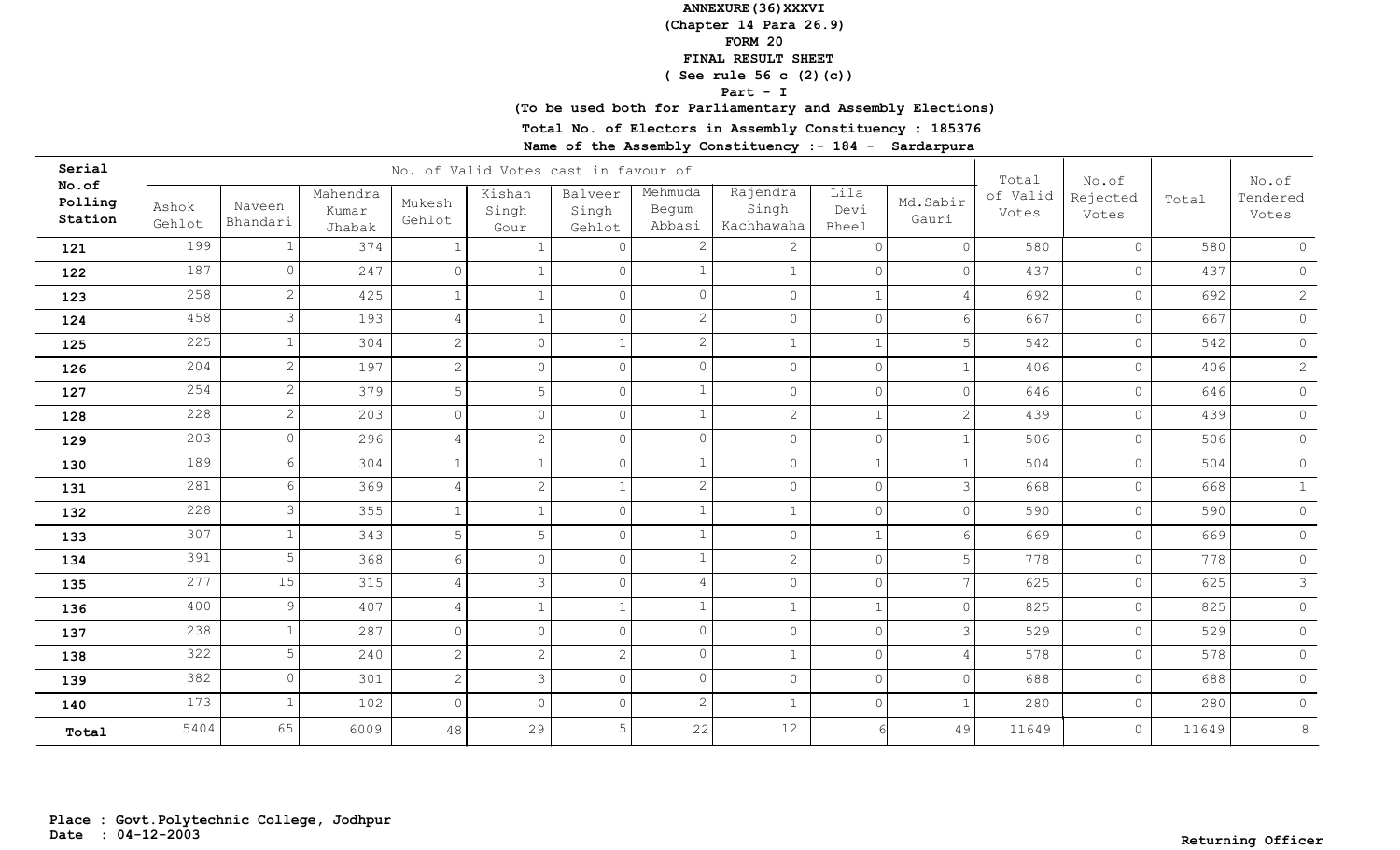**(Chapter 14 Para 26.9)**

**FORM 20**

 **FINAL RESULT SHEET**

 **( See rule 56 c (2)(c))**

#### **Part - I**

## **(To be used both for Parliamentary and Assembly Elections)**

**Total No. of Electors in Assembly Constituency : 185376**

| Serial                      |                 |                    |                             |                  | No. of Valid Votes cast in favour of |                            |                            |                                 |                              |                   | Total             | No.of             |       | No.of             |
|-----------------------------|-----------------|--------------------|-----------------------------|------------------|--------------------------------------|----------------------------|----------------------------|---------------------------------|------------------------------|-------------------|-------------------|-------------------|-------|-------------------|
| No.of<br>Polling<br>Station | Ashok<br>Gehlot | Naveen<br>Bhandari | Mahendra<br>Kumar<br>Jhabak | Mukesh<br>Gehlot | Kishan<br>Singh<br>Gour              | Balveer<br>Singh<br>Gehlot | Mehmuda<br>Begum<br>Abbasi | Rajendra<br>Singh<br>Kachhawaha | Lila<br>Devi<br><b>Bheel</b> | Md.Sabir<br>Gauri | of Valid<br>Votes | Rejected<br>Votes | Total | Tendered<br>Votes |
| 141                         | 242             | 2                  | 268                         | $\Omega$         | 2                                    | $\Omega$                   | O                          | $\circ$                         | $\Omega$                     | $\overline{2}$    | 516               | $\circ$           | 516   | $\circ$           |
| 142                         | 191             | 14                 | 167                         |                  | $\overline{2}$                       | $\overline{0}$             | $\Omega$                   | $\circ$                         | $\mathbf{0}$                 | 5                 | 380               | $\circ$           | 380   | $\circ$           |
| 143                         | 410             | $\Omega$           | 316                         | 2                | $\circ$                              | $\circ$                    | $\Omega$                   | $\mathsf{O}$                    |                              | $\Omega$          | 729               | $\circ$           | 729   | $\circledcirc$    |
| 144                         | 309             |                    | 271                         |                  | $\mathbf{1}$                         | $\circ$                    |                            | $\mathsf{O}$                    | $\Omega$                     | $\Omega$          | 584               | $\circ$           | 584   | $\circ$           |
| 145                         | 486             |                    | 263                         | $\overline{5}$   | $\overline{4}$                       | $\mathbf{1}$               | 7                          | 5                               | 6                            | 26                | 807               | $\circ$           | 807   | 3 <sup>7</sup>    |
| 146                         | 236             | 3                  | 229                         |                  | 3                                    | $\overline{0}$             | $\circ$                    | $\overline{0}$                  | $\Omega$                     |                   | 473               | $\circ$           | 473   | $\circ$           |
| 147                         | 312             | $\mathbf{2}$       | 230                         | 1                | $\mathbf{1}$                         | $\circ$                    | $\circ$                    | $\mathbf{1}$                    |                              | $\mathcal{E}$     | 551               | $\circ$           | 551   | $\circ$           |
| 148                         | 244             | $\mathbf{2}$       | 254                         | 3                | $\mathbf{2}$                         | $\circ$                    | $\mathbf 1$                | $\circ$                         | $\overline{0}$               | $\overline{0}$    | 506               | $\circ$           | 506   | 1                 |
| 149                         | 224             | $\mathbf{1}$       | 226                         | $\circ$          | $\mathcal{S}$                        | $\circ$                    | $\circ$                    | $\mathsf{O}$                    | $\circ$                      | $\mathbf{1}$      | 455               | $\circ$           | 455   | $\circ$           |
| 150                         | 182             | $\mathbf{1}$       | 206                         | 6                | $\circ$                              | $\overline{0}$             | $\circ$                    | $\circ$                         | $\mathbf{1}$                 | $\mathcal{E}$     | 399               | $\circ$           | 399   | $\circ$           |
| 151                         | 179             | $\circ$            | 220                         | $\Omega$         | $\overline{c}$                       | $\overline{0}$             | $\circ$                    | $\mathbf{1}$                    | $\Omega$                     | $\mathbf{1}$      | 403               | $\circ$           | 403   | $\circ$           |
| 152                         | 221             | $\mathbf{1}$       | 345                         | 5                | $\overline{c}$                       | $\circ$                    | 3                          | $\overline{2}$                  |                              | 8 <sup>°</sup>    | 588               | $\circ$           | 588   | $\mathbf{1}$      |
| 153                         | 189             | 2                  | 295                         | $\mathcal{S}$    | $\mathbf{1}$                         | $\circ$                    | $\circ$                    | $\circ$                         | $\circ$                      | $\overline{0}$    | 490               | $\circ$           | 490   | 5                 |
| 154                         | 238             | 2                  | 261                         | 2                | $\sqrt{2}$                           | $\circ$                    | $\circ$                    | $\circ$                         | $\overline{0}$               | $\mathcal{E}$     | 508               | $\circ$           | 508   | $\circ$           |
| 155                         | 246             | 2                  | 257                         | 3                | $\mathbf{1}$                         | $\circ$                    | $\mathbf{1}$               | $\circ$                         | $\circ$                      | $\mathcal{E}$     | 513               | $\circ$           | 513   | $\circ$           |
| 156                         | 306             | 3                  | 76                          | 8                | $\overline{0}$                       | $\mathbf{1}$               | $\Omega$                   | $\circ$                         | $\Omega$                     |                   | 395               | $\circ$           | 395   | $\circ$           |
| 157                         | 292             | 8                  | 151                         | $\overline{4}$   | $\overline{4}$                       | $\overline{2}$             | $\overline{2}$             | $\mathcal{S}$                   | 2                            | 4                 | 472               | $\circ$           | 472   | $\circ$           |
| 158                         | 241             | 4                  | 260                         | 3                | 13                                   | $\mathbf{1}$               | $\Omega$                   | $\circ$                         | $\Omega$                     | 3                 | 525               | $\circ$           | 525   | $\circ$           |
| 159                         | 518             |                    | 268                         | 8                | 5                                    | $\mathbf{2}$               |                            | $\overline{2}$                  | $\mathbf{0}$                 | 3                 | 808               | $\circ$           | 808   | $\circ$           |
| 160                         | 248             | 3                  | 264                         | 2                | $\overline{2}$                       | $\circ$                    | $\Omega$                   | $\mathsf{O}$                    | $\Omega$                     | 6                 | 525               | $\circ$           | 525   | $\circ$           |
| Total                       | 5514            | 56                 | 4827                        | 58               | 50                                   | $7\overline{ }$            | 16                         | 14                              | 12                           | 73                | 10627             | $\circ$           | 10627 | 10                |